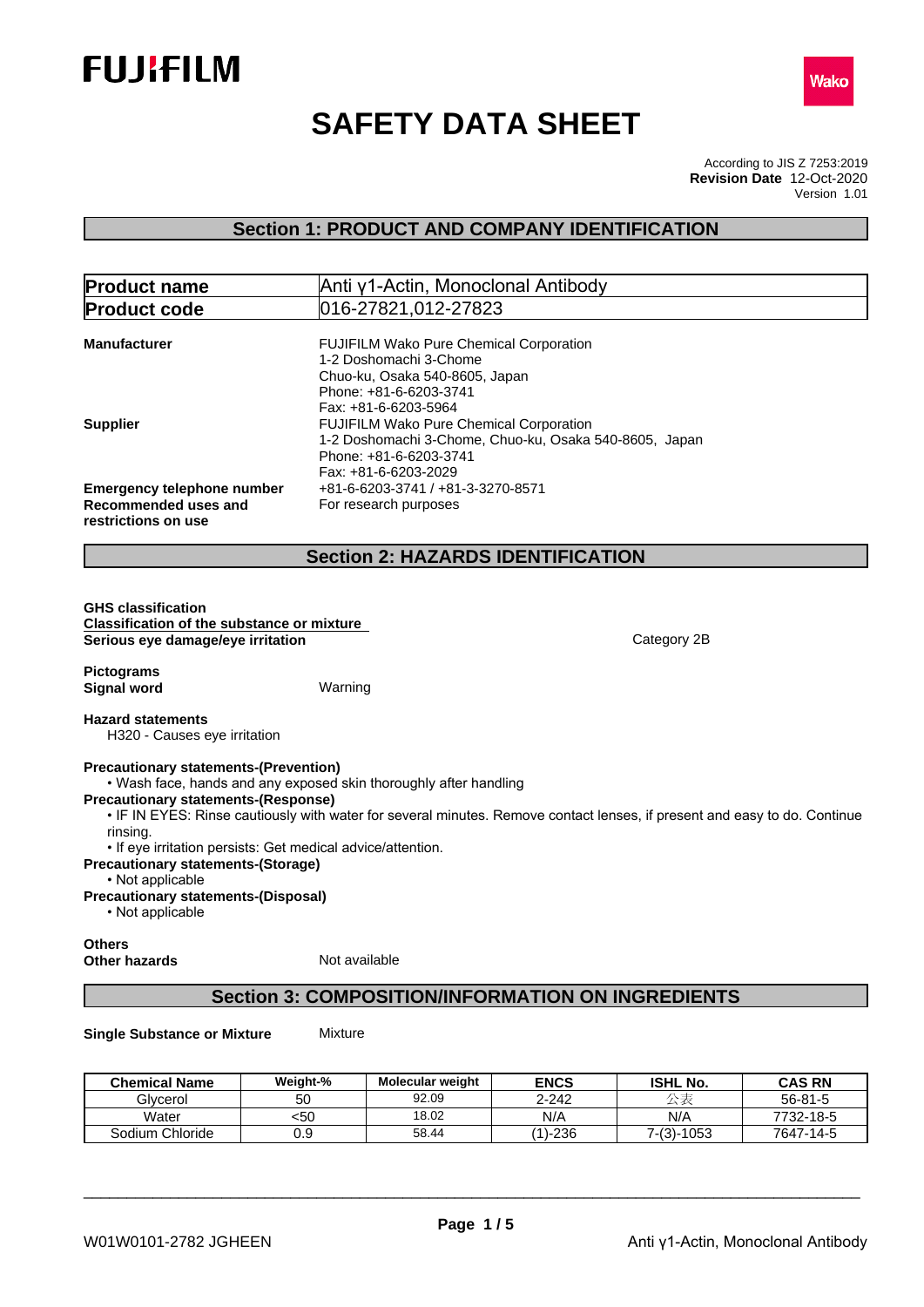| mm                   | ~-<br>. | N/F | NI/ |     |    |
|----------------------|---------|-----|-----|-----|----|
| noalobulin<br>าunoal | .       | .   |     | N/F | N/ |

**Impurities and/or Additives:** Not applicable

### **Section 4: FIRST AID MEASURES**

**Inhalation**

Remove to fresh air. If symptoms persist, call a physician.

### **Skin contact**

Wash off immediately with soap and plenty of water. If symptoms persist, call a physician.

### **Eye contact**

IF IN EYES: Rinse cautiously with water for several minutes. Remove contact lenses, if present and easy to do. Continue rinsing. Immediate medical attention is required.

#### **Ingestion**

Rinse mouth. Never give anything by mouth to an unconscious person. Call a physician or poison control center immediately. Do not induce vomiting without medical advice.

#### **Protection of first-aiders**

Use personal protective equipment as required.

# **Section 5: FIRE FIGHTING MEASURES**

#### **Suitable extinguishing media**

Water spray (fog), Carbon dioxide (CO2), Foam, Extinguishing powder, Sand

**Unsuitable extinguishing media**

No information available

### **Specific hazards arising from the chemical product**

Thermal decomposition can lead to release of irritating and toxic gases and vapors.

### **Special extinguishing method**

#### No information available **Special protective actions for**

### **fire-fighters**

Use personal protective equipment as required.Firefighters should wear self-contained breathing apparatus and full firefighting turnout gear.

# **Section 6: ACCIDENTAL RELEASE MEASURES**

### **Personal precautions, protective equipment and emergency procedures**

For indoor, provide adequate ventilation process until the end of working. Deny unnecessary entry other than the people involved by, for example, using a rope. While working, wear appropriate protective equipments to avoid adhering it on skin, or inhaling the gas. Work from windward, and retract the people downwind.

### **Environmental precautions**

To be careful not discharged to the environment without being properly handled waste water contaminated.

### **Methods and materials for contaminent and methods and materials for cleaning up**

Absorb dry sand, earth, sawdust and the waste. Collect empty container that can be sealed.

### **Recoverly, neutralization**

No information available

#### **Secondary disaster prevention measures**

Clean contaminated objects and areas thoroughly observing environmental regulations.

# **Section 7: HANDLING AND STORAGE**

### **Handling**

### **Technical measures**

Use with local exhaust ventilation.

#### **Precautions**

Do not rough handling containers, such as upsetting, falling, giving a shock, and dragging. Prevent leakage, overflow, and scattering. Not to generate steam and dust in vain. Seal the container after use. After handling, wash hands and face, and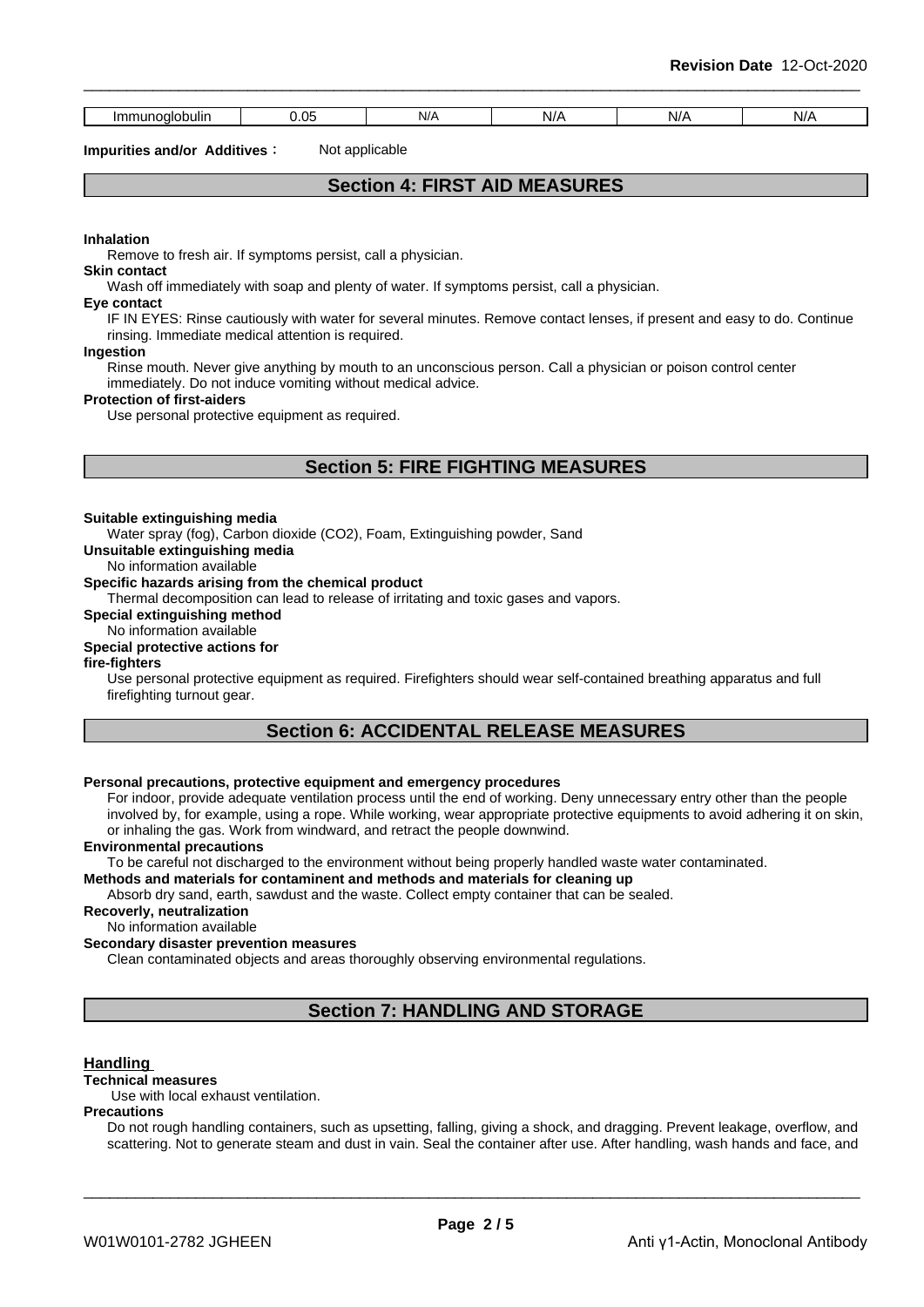then gargle. In places other than those specified, should not be smoking or eating and drinking. Should not be brought contaminated protective equipment and gloves to rest stops. Deny unnecessary entry of non-emergency personnel to the handling area.

### **Safety handling precautions**

Use personal protective equipment as required.

**Storage** 

### **Safe storage conditions**

**Incompatible** substances

**Storage conditions** Store away from sunlight in cold (-20°C). Keep container tightly closed. **Safe packaging material** Polypropylene<br>**ompatible substances** Strong oxidizing agents

### **Section 8: EXPOSURE CONTROLS/PERSONAL PROTECTION**

#### **Engineering controls**

In case of indoor workplace, seal the source or use a local exhaust system. Provide the safety shower facility, and handand eye-wash facility. And display their position clearly.

#### **Exposure limits**

| <b>Chemical Name</b> | <b>JSOH (Japan)</b> | <b>ISHL</b><br>(Japan) | <b>ACGIF</b>                |
|----------------------|---------------------|------------------------|-----------------------------|
| Glycerol             | N/A                 | N/A                    | TWA<br>. 10mg/m $3$ (vapor) |
| $56 - 81 - 5$        |                     |                        |                             |

### **Personal protective equipment**

**Respiratory protection** Protective mask Hand protection **Protection** Protection gloves

**Eye protection Eye protective** eyeglasses or chemical safety goggles **Skinandbody protection** Long-sleeved work clothes

**General hygiene considerations**

Handle in accordance with good industrial hygiene and safety practice.

### **Section 9: PHYSICAL AND CHEMICAL PROPERTIES**

### **Form**

| Appearance                                             | liquid            |
|--------------------------------------------------------|-------------------|
| Odor                                                   | No data available |
| Melting point/freezing point                           | No data available |
| Boiling point, initial boiling point and boiling range | No data available |
| <b>Flammability</b>                                    | No data available |
| <b>Evaporation rate:</b>                               | No data available |
| Flammability (solid, gas):                             | No data available |
| Upper/lower flammability or                            |                   |
| explosive limits                                       |                   |
| Upper:                                                 | No data available |
| Lower:                                                 | No data available |
| <b>Flash point</b>                                     | No data available |
| Auto-ignition temperature:                             | No data available |
| Decomposition temperature:                             | No data available |
| рH                                                     | No data available |
| Viscosity (coefficient of viscosity)                   | No data available |
| <b>Dynamic viscosity</b>                               | No data available |
| <b>Solubilities</b>                                    | No data available |
| n-Octanol/water partition coefficient: (log Pow)       | No data available |
| Vapour pressure                                        | No data available |
| <b>Specific Gravity / Relative density</b>             | No data available |
| <b>Vapour density</b>                                  | No data available |
| <b>Particle characteristics</b>                        | No data available |
|                                                        |                   |

# **Section 10: STABILITY AND REACTIVITY**

### **Stability**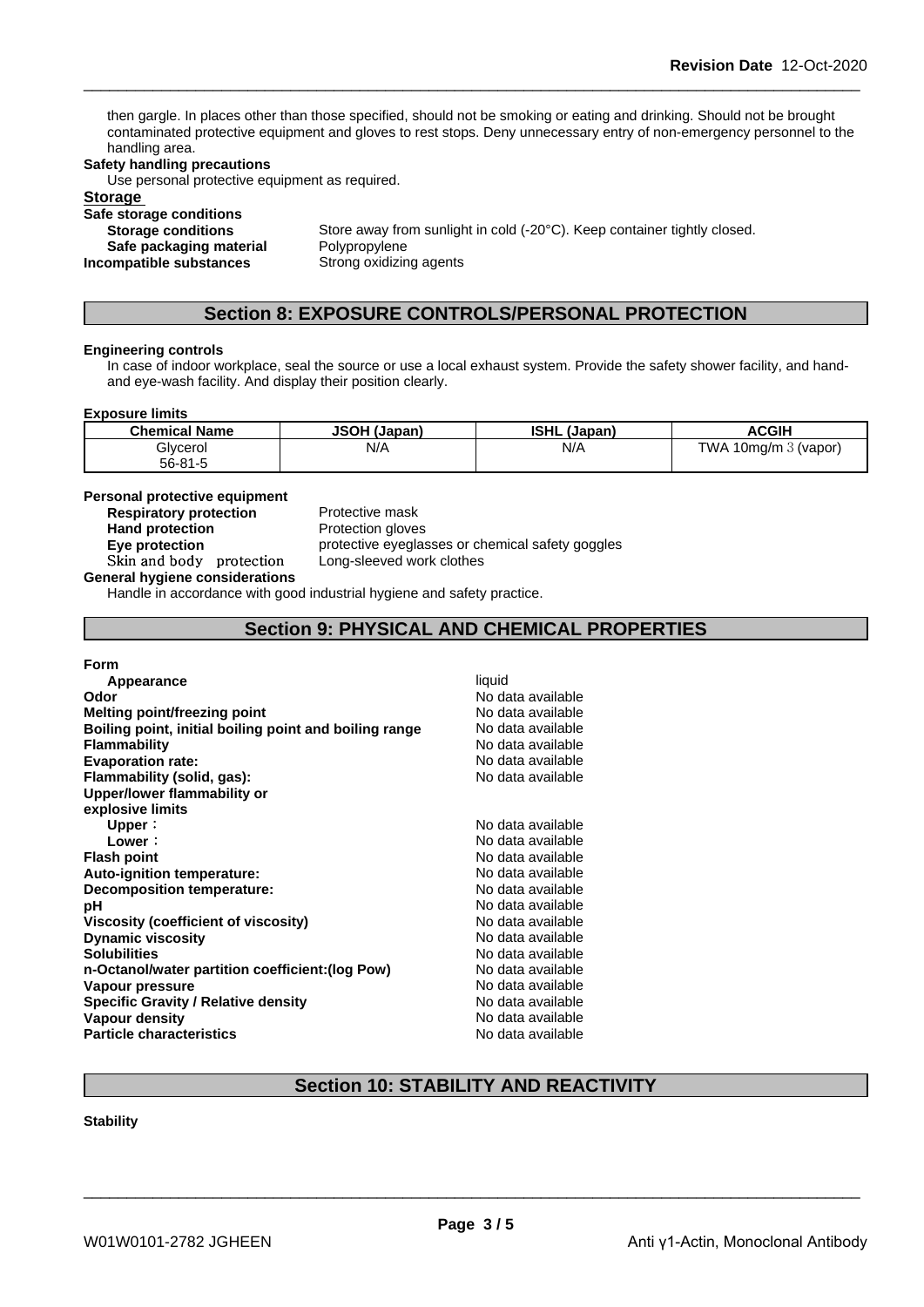### **Reactivity** No data available<br> **Chemical stability** Stable under reco Stable under recommended storage conditions. **Hazardous reactions** None under normal processing **Conditions to avoid** Extremes of temperature and direct sunlight **Incompatible materials**

Strong oxidizing agents **Hazardous decomposition products**

Carbon monooxide (CO), Carbon dioxide (CO2), Nitrogen oxides (NOx), Phosphorus oxide

# **Section 11: TOXICOLOGICAL INFORMATION**

#### **Acute toxicity**

| Chemical    | <b>LD50</b>            | <b>_D50</b>                     | <b>LC50</b>             |
|-------------|------------------------|---------------------------------|-------------------------|
| <b>Name</b> | Dral                   | Dermal                          | Inhalation              |
| Glvcerol    | Rat<br>2600<br>, ma/ka | $\sim$<br>Rabbit<br>) a/kc<br>ັ | 570<br>Rat<br>. 0 ma/mª |

**Skin irritation/corrosion**<br> **Serious eve damage/ irritation**<br> **Serious eve damage/ irritation Serious eye damage/ irritation Respiratory or skin sensitization** No data available **Reproductive cell mutagenicity** No data available **Carcinogenicity Carcinogenicity No data available** 

**Reproductive toxicity No data available** No data available **STOT-single exposure No data available** No data available **STOT-repeated exposure**<br> **Aspiration hazard**<br> **Aspiration hazard**<br> **Aspiration hazard Aspiration hazard** 

# **Section 12: ECOLOGICAL INFORMATION**

### **Ecotoxicity**

| <b>Chemical Name</b> | Algae/aguatic plants | <sup>≂</sup> ish                        | Crustacea          |
|----------------------|----------------------|-----------------------------------------|--------------------|
| Glvcerol             | N/A                  | $\cap$ 50:0.<br>Oncorhvnchus mvkiss 51l | EC50:Daphnia magna |
|                      |                      | $-57$<br>96 h<br>' mL/L                 | 500 mg/L 24 h      |

**Other data** No data available

| Persistence and degradability    | No information available |  |
|----------------------------------|--------------------------|--|
| <b>Bioaccumulative potential</b> | No information available |  |
| <b>Mobility in soil</b>          | No information available |  |
| Hazard to the ozone layer        | No information available |  |
| <b>Mobility</b>                  |                          |  |

# **Section 13: DISPOSAL CONSIDERATIONS**

### **Waste from residues**

Disposal should be in accordance with applicable regional, national and local laws and regulations.

### **Contaminated container and contaminated packaging**

Disposal should be in accordance with applicable regional, national and local laws and regulations.

### **Section 14: TRANSPORT INFORMATION**

**ADR/RID** Not regulated **UN number Proper shipping name:**